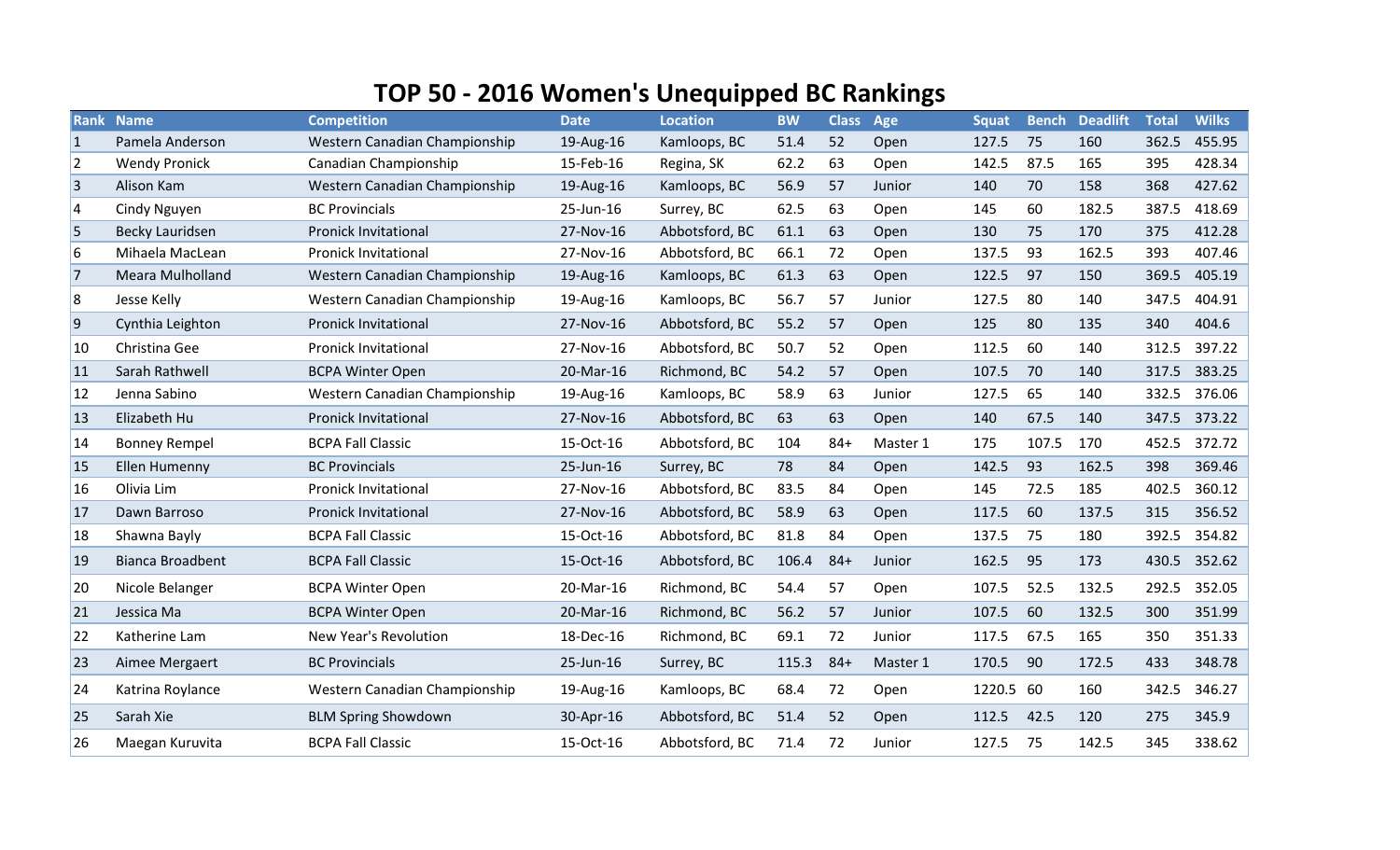| 27 | <b>Brittany Bomben</b> | <b>Pronick Invitational</b>   | 27-Nov-16    | Abbotsford, BC | 72.3 | 84    | Open       | 137.5 | 67.5 | 142.5 | 347.5 | 338.4        |
|----|------------------------|-------------------------------|--------------|----------------|------|-------|------------|-------|------|-------|-------|--------------|
| 28 | <b>Bette Festing</b>   | <b>BCPA Fall Classic</b>      | 15-Oct-16    | Abbotsford, BC | 58.6 | 63    | Master 1   | 107.5 | 55   | 135   | 297.5 | 337.81       |
| 29 | Lynne Desautels        | <b>Pronick Invitational</b>   | 27-Nov-16    | Abbotsford, BC | 79.4 | 84    | Open       | 140   | 80   | 147.5 | 367.5 | 337.7        |
| 30 | Erin Clark             | <b>BCPA Fall Classic</b>      | 15-Oct-16    | Abbotsford, BC | 83.6 | 84    | Open       | 142.5 | 75   | 160   | 377.5 | 337.45       |
| 31 | Colleen O'Toole        | <b>BCPA Fall Classic</b>      | 15-Oct-16    | Abbotsford, BC | 60   | 63    | Open       | 110   | 67.5 | 122.5 | 300   | 334.47       |
| 32 | Karina Christiansen    | <b>BCPA Winter Open</b>       | 20-Mar-16    | Richmond, BC   | 73.3 | 84    | Open       | 120   | 62.5 | 162.5 | 345   | 332.79       |
| 33 | Inger-Marie Muller     | <b>Taranis Athletics Open</b> | 7-Aug-16     | Victoria, BC   | 61.8 | 63    | Open       | 102.5 | 65   | 137.5 | 305   | 332.39       |
| 34 | Anjelica St. Pierre    | Western Canadian Championship | 19-Aug-16    | Kamloops, BC   | 44   | 47    | Open       | 72.5  | 45   | 117.5 | 235   | 330.9        |
| 35 | Elizabeth Anderson     | Canadian Championship         | 15-Feb-16    | Regina, SK     | 75   | 84    | Open       | 122.5 | 70   | 155   | 347.5 | 330.47       |
| 36 | Nicole Rogers          | <b>BCPA Fall Classic</b>      | 15-Oct-16    | Abbotsford, BC | 70.4 | 72    | Junior     | 107.5 | 67.5 | 157.5 | 332.5 | 329.51       |
| 37 | Linda Nguyen           | <b>BC Provincials</b>         | 25-Jun-16    | Surrey, BC     | 61.6 | 63    | Open       | 115   | 57.5 | 127.5 | 300   | 327.75       |
| 38 | Lauren Iverson         | <b>BCPA Fall Classic</b>      | 15-Oct-16    | Abbotsford, BC | 59.7 | 63    | Sub-Junior | 87.5  | 65   | 140   | 292.5 | 327.37       |
| 39 | Wendy Yamazaki         | <b>BCPA Fall Classic</b>      | 15-Oct-16    | Abbotsford, BC | 55.9 | 57    | Master 1   | 90    | 57.5 | 130   | 277.5 | 326.98       |
| 40 | Stephanie Tickner      | <b>Taranis Athletics Open</b> | $7 - Aug-16$ | Victoria, BC   | 56.1 | 57    | Open       | 97.5  | 57.5 | 122.5 | 277.5 | 326.06       |
| 41 | Letitia Marien         | <b>Pronick Invitational</b>   | 27-Nov-16    | Abbotsford, BC | 76.9 | 84    | Open       | 132.5 | 72.5 | 142.5 | 347.5 | 325.43       |
| 42 | Shadie Bourget         | <b>BCPA Fall Classic</b>      | 15-Oct-16    | Abbotsford, BC | 62.3 | 63    | Open       | 95    | 72.5 | 125   |       | 292.5 316.81 |
| 43 | <b>Madison Arnold</b>  | <b>BCPA Fall Classic</b>      | 15-Oct-16    | Abbotsford, BC | 70.5 | 72    | Junior     | 110   | 62.5 | 145   |       | 317.5 314.33 |
| 44 | Angela Do              | Revolution                    | 18-Dec-16    | Richmond, BC   | 46   | 47    | Junior     | 80    | 47.5 | 100   | 227.5 | 310.7        |
| 45 | <b>Eve Candel</b>      | <b>Taranis Athletics Open</b> | $7 - Aug-16$ | Victoria, BC   | 60   | 63    | Open       | 95    | 57.5 | 125   | 277.5 | 309.38       |
| 46 | Jessica Pow            | <b>BCPA Winter Open</b>       | 20-Mar-16    | Richmond, BC   | 62.9 | 63    | Open       | 107.5 | 65   | 115   | 287.5 | 309.15       |
| 47 | Clarissa Castro        | <b>BC Provincials</b>         | 25-Jun-16    | Surrey, BC     | 91.7 | $84+$ | Junior     | 132.5 | 77.5 | 150   | 360   | 308.74       |
| 48 | Ekaterina Slivko       | <b>BLM Spring Show</b>        | 30-Apr-16    | Abbotsford, BC | 71.6 | 72    | Open       | 110   | 70   | 135   | 315   | 308.61       |
| 49 | Caitlin O'Leary        | <b>BCPA Fall Classic</b>      | 15-Oct-16    | Abbotsford, BC | 71.7 | 72    | Open       | 117.5 | 62.5 | 135   | 315   | 308.32       |
| 50 | Krysten Novak          | <b>BCPA Fall Classic</b>      | 15-Oct-16    | Abbotsford, BC | 50.8 | 52    | Open       | 85    | 55   | 102.5 | 242.5 | 307.78       |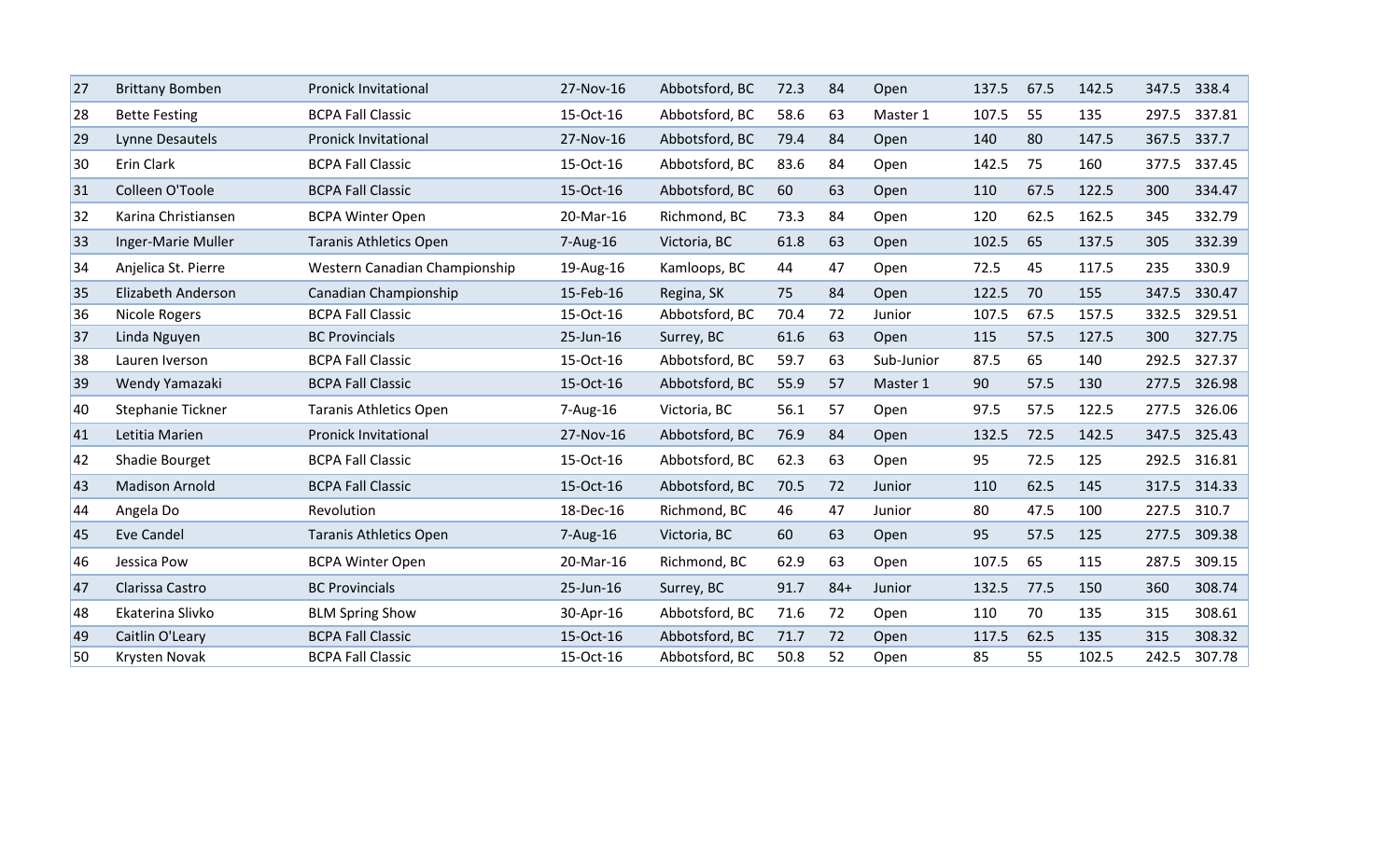## **TOP 50 - 2016 Men's Unequipped BC Rankings**

| $\overline{1}$ | Stephen Cascioli          | <b>Pronick Invitational</b>   | 27-Nov-16 | Abbotsford, BC | 65.5  | 66     | Open     | 242.5 | 152.5 | 255   | 650   | 513.89 |
|----------------|---------------------------|-------------------------------|-----------|----------------|-------|--------|----------|-------|-------|-------|-------|--------|
| $\overline{2}$ | Adam Ramzy                | <b>Pronick Invitational</b>   | 27-Nov-16 | Abbotsford, BC | 84.4  | 93     | Open     | 255   | 182.5 | 300   | 737.5 | 487.64 |
| $\overline{3}$ | <b>Randy Yee</b>          | <b>Taranis Athletics Open</b> | 7-Aug-16  | Victoria, BC   | 81.2  | 83     | Open     | 260.5 | 142.5 | 277.5 | 680.5 | 460.29 |
| $\overline{4}$ | Cody Weeks                | Western Canadian Championship | 19-Aug-16 | Kamloops, BC   | 87.6  | 93     | Open     | 240   | 190   | 280   | 710   | 459.73 |
| 5              | Jake Allison              | Western Canadian Championship | 19-Aug-16 | Kamloops, BC   | 66    | 66     | Junior   | 212.5 | 125   | 247.5 | 585   | 459.34 |
| 6              | Joel Klassen              | Western Canadian Championship | 19-Aug-16 | Kamloops, BC   | 142.8 | $120+$ | Open     | 285   | 202.5 | 333   | 820.5 | 457.18 |
| $\overline{7}$ | <b>Bryce Thomson</b>      | <b>Pronick Invitational</b>   | 27-Nov-16 | Abbotsford, BC | 74    | 74     | Open     | 240   | 120   | 270   | 630   | 453.16 |
| 8              | Jason Bell                | <b>Pronick Invitational</b>   | 27-Nov-16 | Abbotsford, BC | 103.3 | 105    | Open     | 290   | 150   | 306   | 746   | 448.5  |
| $\overline{9}$ | Newton Ly                 | Western Canadian Championship | 19-Aug-16 | Kamloops, BC   | 92.7  | 93     | Junior   | 285   | 172.5 | 245   | 702.5 | 442.01 |
| 10             | Josh Simpson              | <b>Pronick Invitational</b>   | 27-Nov-16 | Abbotsford, BC | 139.1 | $120+$ | Open     | 285   | 220   | 285   | 790   | 441.93 |
| 11             | Sean Janzer               | Western Canadian Championship | 19-Aug-16 | Kamloops, BC   | 73.8  | 74     | Open     | 212.5 | 137.5 | 262.5 | 612.5 | 441.43 |
| 12             | Ryun Laniec               | <b>New Year's Revolution</b>  | 18-Dec-16 | Richmond, BC   | 65.5  | 66     | Open     | 192.5 | 130   | 221   | 543.5 | 429.42 |
| 13             | George Shami              | <b>Pronick Invitational</b>   | 27-Nov-16 | Abbotsford, BC | 99    | 105    | Open     | 260   | 162.5 | 280   | 702.5 | 429.37 |
| 14             | Divine Wekwa              | <b>BCPA Fall Classic</b>      | 15-Oct-16 | Abbotsford, BC | 81.5  | 83     | Open     | 235   | 140   | 260   | 635   | 428.56 |
| 15             | <b>Troy Martins</b>       | <b>BC Provincials</b>         | 25-Jun-16 | Surrey, BC     | 158.8 | $120+$ | Open     | 300   | 192.5 | 287.5 | 780   | 428.06 |
| 16             | Gordon Wong               | <b>BC Provincials</b>         | 25-Jun-16 | Surrey, BC     | 101.2 | 105    | Open     | 255   | 150   | 295   | 700   | 423.99 |
| 17             | <b>William Murphy</b>     | <b>BC Provincials</b>         | 25-Jun-16 | Surrey, BC     | 91.1  | 93     | Junior   | 225   | 155   | 285   | 665   | 421.94 |
| 18             | Sean Hayes                | <b>BC Provincials</b>         | 25-Jun-16 | Surrey, BC     | 143.5 | $120+$ | Open     | 265   | 187.5 | 305   | 757.5 | 421.78 |
| 19             | Jeremy Klaus              | <b>Pronick Invitational</b>   | 27-Nov-16 | Abbotsford, BC | 87    | 93     | Open     | 237.5 | 155   | 255   | 647.5 | 420.94 |
| 20             | An Dinh                   | Western Canadian Championship | 19-Aug-16 | Kamloops, BC   | 93    | 93     | Junior   | 210   | 175   | 282.5 | 667.5 | 419.32 |
| 21             | <b>Craig Bearss</b>       | <b>Pronick Invitational</b>   | 27-Nov-16 | Abbotsford, BC | 109.1 | 120    | Open     | 260   | 162.5 | 287.5 | 710   | 418.97 |
| 22             | Kieran Wood               | <b>BC Provincials</b>         | 25-Jun-16 | Surrey, BC     | 72.3  | 74     | Open     | 207.5 | 142.5 | 220   | 570   | 416.96 |
| 23             | Logan Tarasoff            | Western Canadian Championship | 19-Aug-16 | Kamloops, BC   | 73.2  | 74     | Junior   | 225   | 115   | 235   | 575   | 416.82 |
| 24             | <b>Brian Truong</b>       | <b>BC Provincials</b>         | 25-Jun-16 | Surrey, BC     | 58.6  | 59     | Open     | 167.5 | 125   | 182.5 | 475   | 414.06 |
| 25             | Henry Michaelson          | <b>BC Provincials</b>         | 25-Jun-16 | Surrey, BC     | 74    | 74     | Junior   | 202.5 | 150   | 222.5 | 575   | 413.6  |
| 26             | Simon Lee                 | <b>BLM Spring Showdown</b>    | 30-Apr-16 | Abbotsford, BC | 84.8  | 93     | Junior   | 237.5 | 125   | 257.5 | 620   | 408.7  |
| 27             | Thunder Hortier-Goldstein | Western Canadian Championship | 19-Aug-16 | Kamloops, BC   | 65.6  | 66     | Junior   | 202.5 | 122.5 | 192.5 | 517.5 | 408.36 |
| 28             | Kevin Weiss               | Western Canadian Championship | 19-Aug-16 | Kamloops, BC   | 82.8  | 83     | Master 1 | 220   | 165.5 | 225   | 610.5 | 408.12 |
| 29             | <b>Connor Elliott</b>     | Western Canadian Championship | 19-Aug-16 | Kamloops, BC   | 96.8  | 105    | Junior   | 227.5 | 152.5 | 280   | 660   | 407.15 |
| 30             | <b>Gabriel Gomez</b>      | <b>BCPA Winter Open</b>       | 20-Mar-16 | Richmond, BC   | 101.4 | 105    | Junior   | 247.5 | 152.5 | 272.5 | 672.5 | 407.06 |
| 31             | Kevin Yoon                | <b>BCPA Fall Classic</b>      | 15-Oct-16 | Abbotsford, BC | 73.6  | 74     | Junior   | 205   | 115   | 242.5 | 562.5 | 406.18 |
| 32             | Navin Abeysundara         | <b>BC Provincials</b>         | 25-Jun-16 | Surrey, BC     | 59    | 59     | Open     | 160   | 102.5 | 205   | 467.5 | 404.95 |